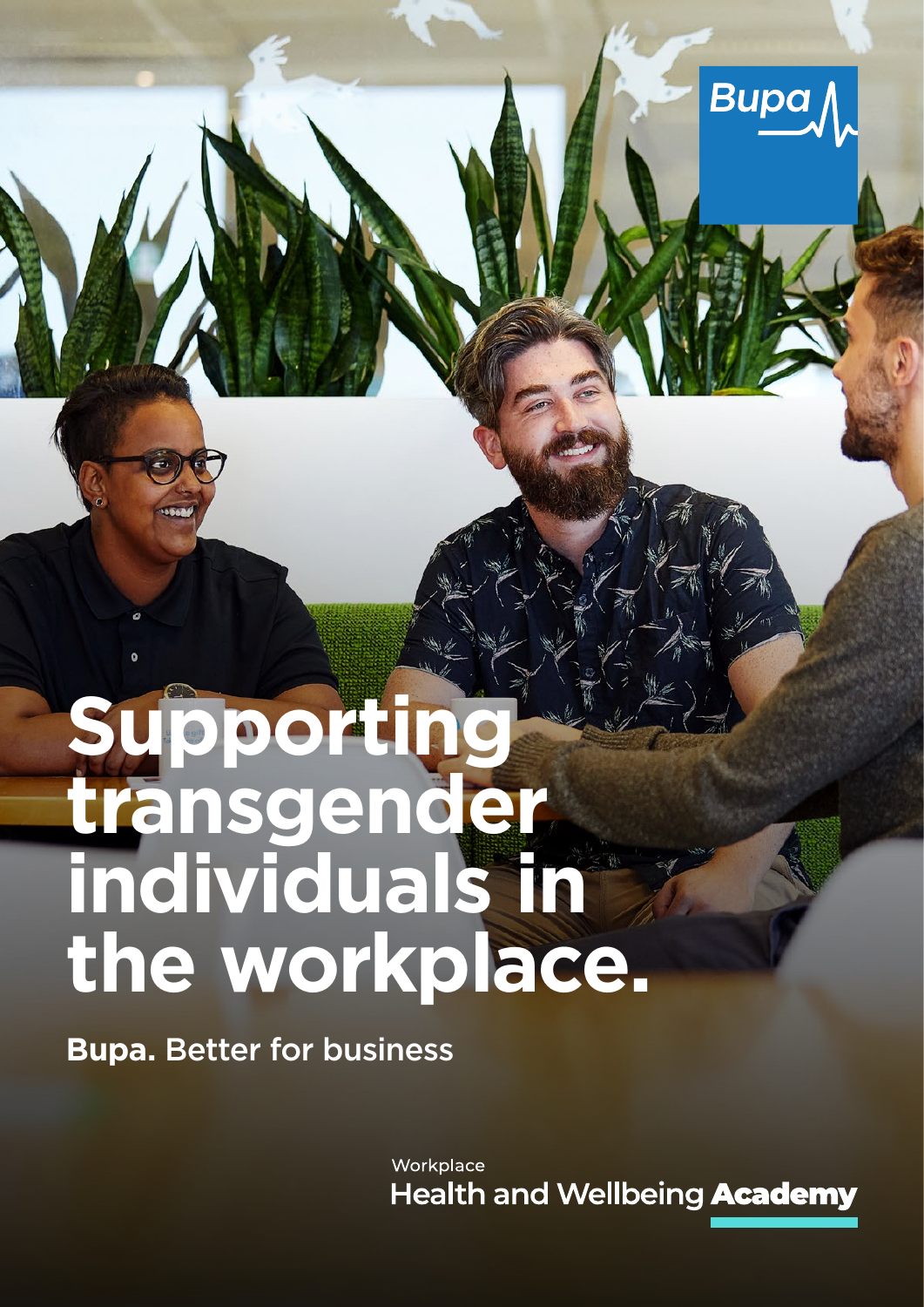# **Introduction.**

**The workforce is made up of a diverse group of individuals. If you're a people manager, knowing how best to support your team and their individual needs can be challenging. In this article we explain how you can support transgender individuals in your workplace.** 



**[Transgender and](#page-2-0)  mental health Five support tips**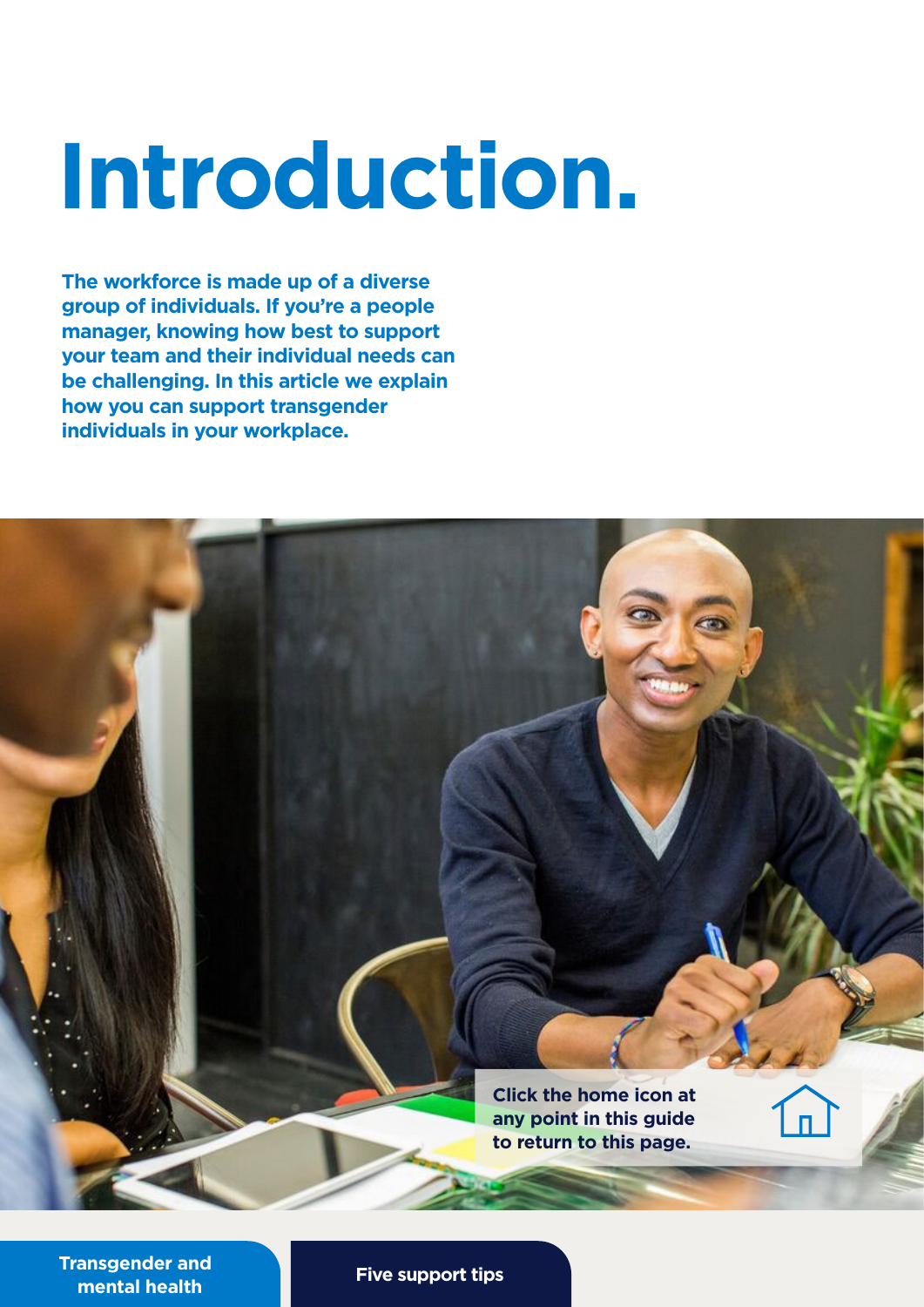<span id="page-2-0"></span>

## **What does transgender mean?**

If someone is transgender, it means that the gender they identify with doesn't match the sex they were assigned at birth. For example, an individual assigned male might have a gender identity of girl/woman, or an individual assigned female might identify as a boy/man.

However, it's important to understand that a person might not identify as a man or a woman. They might identify as having no gender or an entirely diferent gender. This is known as being non-binary. Somebody's gender identity might stay the same, but it could also change over time.

## **Non-binary**

**Gender identity may fall between the binary model, or outside of it completely.** 

What does what does<br>transgender mean? Mental health challenges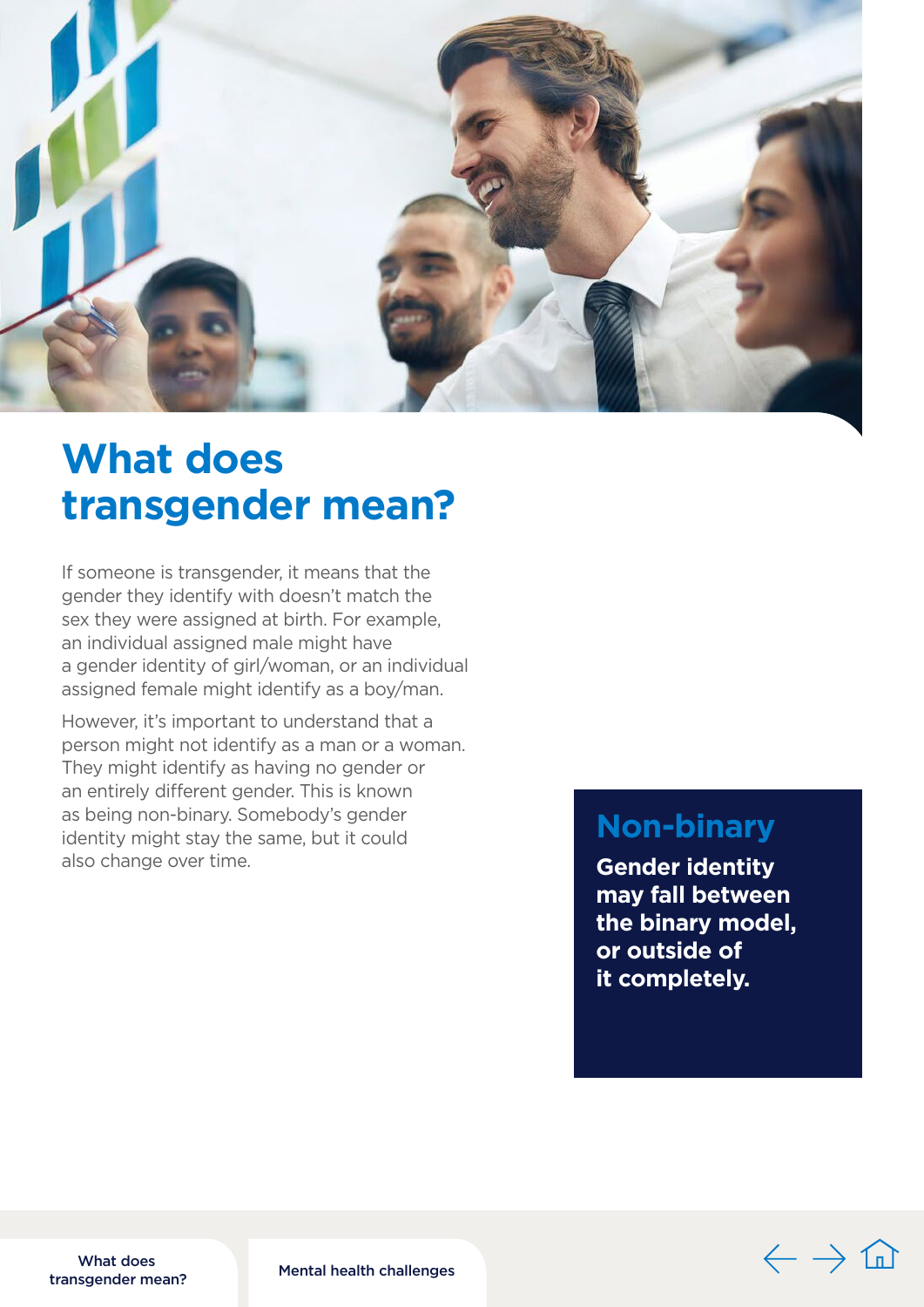<span id="page-3-0"></span>

## **Mental health challenges**

Transgender individuals can face discrimination which can be extremely challenging and damaging to their mental health. For example, it may lead to things like anxiety, depression, self-harm and even suicide. So it's important that these individuals get the help and support they need.

> **As an employer, you can make a real difference by providing an inclusive and comfortable environment. Your employees should feel able to embrace their gender identity (in whatever way they see fit) while feeling safe and supported to do so.**

> > $\leftarrow$  -

What does what does<br>[transgender mean?](#page-2-0) Mental health challenges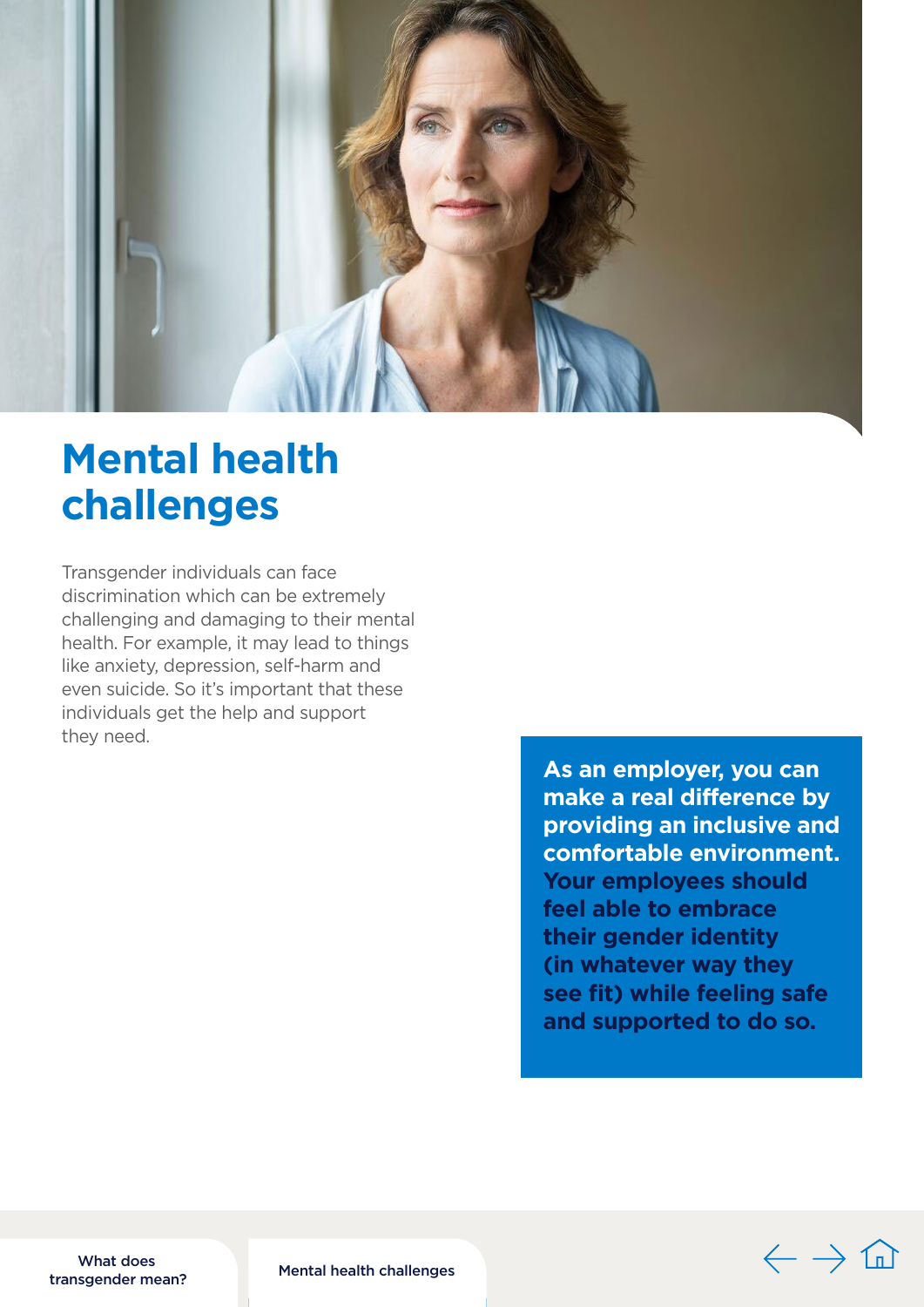# <span id="page-4-0"></span>**Five ways you can help.**

# **1 Understand**<br> **16 you're a people mar**<br> **transcander communi**

If you're a people manager, make it your mission to understand more about the transgender community. Every individual's experience is diferent, but by educating yourself, you put yourself in a better position to listen to and support your employees. Organisations like [Stonewall](https://www.stonewall.org.uk/) and the [Gender Identity Research and Education Society](https://www.gires.org.uk/)  [\(GIRES\)](https://www.gires.org.uk/) are great places to fnd information and resources. To help yourself better understand the lives and challenges faced by transgender individuals, take a look at the [My Genderation](https://www.youtube.com/mygenderation) YouTube channel. This is a channel about transgender lives, created by transgender people.

**2 Pronouns, pronouns, pronouns**<br>You use pronouns when referring to someone without using their name. For example, you might be used to describing people as he or she. But some individuals use gender-neutral pronouns, such as they/them.

Ask yourself, *"How does this individual want me to refer to them?"* For example, if you're asked, *"Where's Ashley?"* how will you respond – *he's* gone for lunch, *she's* in a meeting, *they* are on a conference call? Get into the habit of asking someone's pronouns and then make sure you put them into practice.

If you're unsure how to go about this, try introducing your pronouns first. For example, *"Hi I'm Yasmeen, my pronouns are she/her/hers. What are yours?"* 





Five ways you can help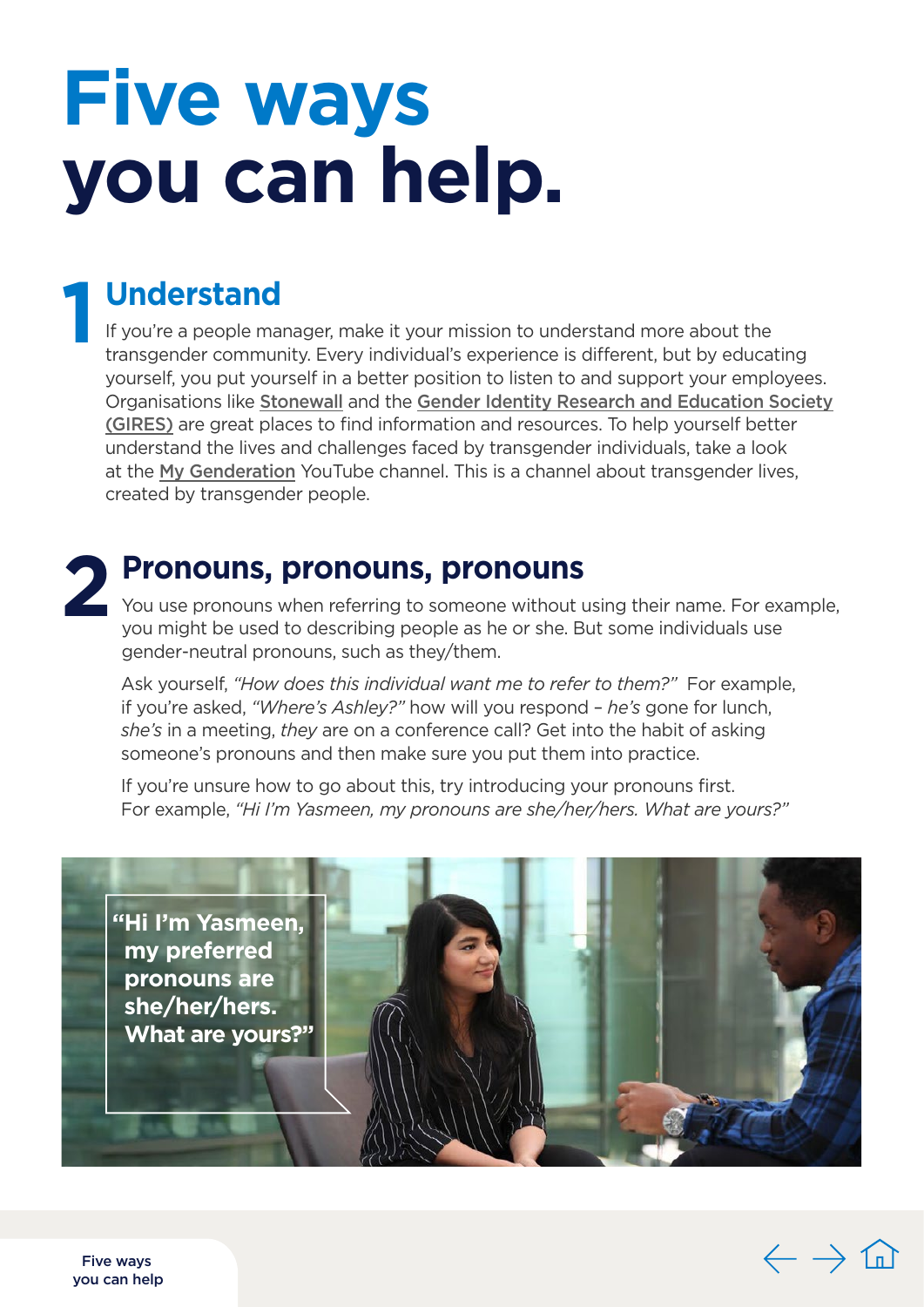## **3 Don't make assumptions**

As well as using the correct pronouns, it's also important that you don't assume someone's gender identity based on their gender expression – these are two diferent things. Gender identity is an individual's innate sense of their gender, be it boy/man, girl/woman or something diferent. Gender expression is how someone presents their gender, for example through the clothes they wear, their hairstyle or mannerisms.

It's also important to understand that not every transgender individual will have gender affirmation surgery or hormone therapy. Be aware and understanding of this. Don't assume and make sure you listen.



**4Protect personal data Tip**<br>When you apply for a job, you're asked **Tip Remember to check your** to supply a whole host of information,<br>**Exercisive for any information** from identity documents to your national **website for any information insurance number and beyond. And it** insurance number and beyond. And it doesn't stop there. When in post, **the team' page or photo**  further information may be collected **of an individual may cause**  such as records of maternity leave,<br>
for example. For transgender employees,<br>
this information is extremely sensitive<br>
and can risk outing them against their<br> **leave no stone**<br> **leave no stone**<br> **unturned.** will if it's not used and stored correctly. As a manager it's important to work with your HR department to ensure this information is secure.



## **5 Culture is key**

A culture that values inclusion and diversity not only allows for a safe and welcoming environment for employees, it also enables businesses to recruit and retain the best talent. So make sure the culture you foster is an inclusive one. Take time to also think about your policies and how you put these into practice. Assess the facilities you provide, such as toilets or changing rooms, and your company's dress code too. Are these inclusive?

 training led by a member of the transgender community may help. You may also need to support your wider team to help them understand their colleagues better and act with kindness and sensitivity. Diversity and inclusion

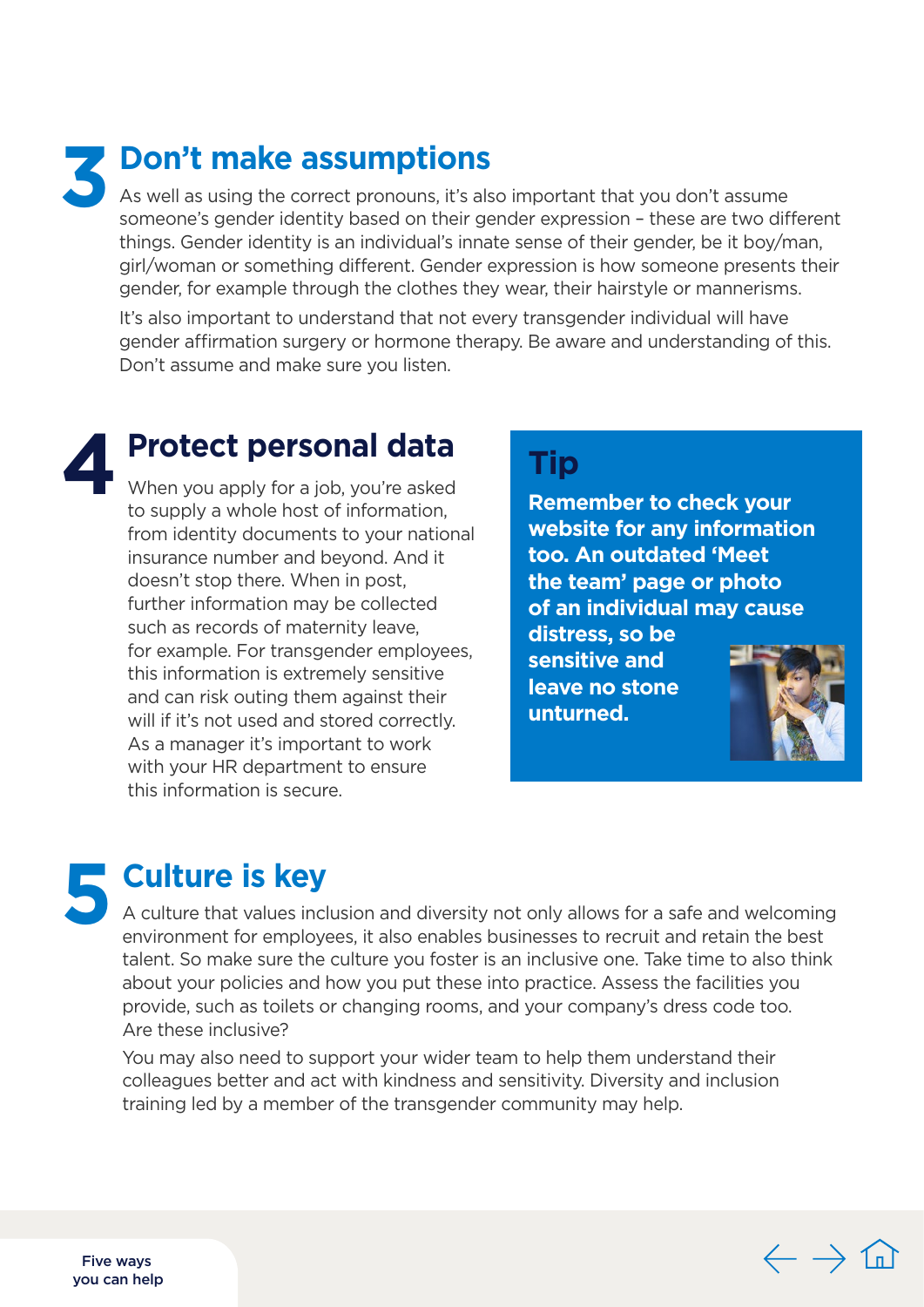## **Resources.**

## **Further information**

Recruitingand retaining transgender staff: a guide for employers<br>Government Equalities Office www.gov.uk

### [The Clare Project](https://clareproject.org.uk/)

The Clare Project is a transgender support and social group. They also offer training to raise awareness and understanding of gender identity to help organisations become more inclusive. The Clare Project [www.c](https://clareproject.org.uk/)lareproject.org.uk

### Transgender inclusion in the workplace: A toolkit for employers

This is an American resource, but it contains useful information, most of which can be applied in the UK too. Human Rights Campaign [www.hrc.org](https://www.hrc.org/) 

## **Sources**

- 1. The recruitment and retention of transgender 6. LGBT in Britain: Health report. Stonewall. staff: guidance for employers. Government [www.stonewall.org.uk,](https://www.stonewall.org.uk/) published 2018. Equalities Office. The state of the search paper: Supporting trans employees
- 2. The language of gender. Gender spectrum. [www.acas.org.uk](https://www.acas.org.uk/), published 2017. [www.genderspectrum.org](https://www.genderspectrum.org/), accessed June 2021. **8. Gender pronouns. Lesbian. Gay. Bisexual.**
- 3. Non-binary. LGBT foundation. Transgender Resource Centre. [www.lgbt.foundation,](https://lgbt.foundation/?__cf_chl_jschl_tk__=a2a02c4b63fcbf9d4c72cffe61d38b2b7f7dfc49-1623252958-0-AQvjl8MmCrupd7i8YzloyuQcL6InkQZej6fyUM_MGRY0oeNQYyl-vewRYJXjAruhB9Xa4w2-zmD1_5R6NZ8jWxi5zBaGYqWjaNCFy0v0F0x-BS-FZSioKIwR8t_E4U_Upu6NdtJZMdXRtJ6mJY1BgnS48JKAf924ZpXSS8FMmf1yUmyKGOBgCrvUUNncoVvciPVyI5KHNBkuxJRg8mu5qLPzHYeFkwA0qAgBTd7xldNAfVTYB4VZyWtoRSWRrJsfJcwbdqyVhFQlxEUACIK5d-cBvA6EPtRxvbS3cVH3G1d7lAvgcsxlG4OaEFMkEsgQH_Y7-QpyEk_ByWvqzt3J_0uXpE2Rzd5bfTcnoOJpFEChJbNZharc3TabNCrTw-T-_OmT7CzBplKrsmbwl3uIUes) accessed June 2021. [uwm.edu/lgbtrc,](https://uwm.edu/lgbtrc/) accessed June 2021.
- [www.genderspectrum.org](https://www.genderspectrum.org/), accessed June 2021. **for employers. Human Rights Campaign.**
- 5. Standards of care for the health of transsexual, [www.](https://www.thehrcfoundation.org/)thehrcfoundation.org, published 2016. transgender, and gender nonconforming people (7th version). World Professional Association for Transgender Health (WPATH). [www.wpath.org,](https://www.wpath.org/) 2012.
- 
- [www.gov.uk](https://www.gov.uk/), published November 2015. **in the workplace. acas.** 
	-
- 4. Understanding gender. genderspectrum. 9. Transgender inclusion in the workplace: a toolkit

This information was published by Bupa's Health Content Team and is based on reputable sources of medical evidence. It has been reviewed by appropriate medical or clinical professionals. The information is not intended nor implied to be a substitute for professional medical advice nor is it intended to be for medical diagnosis or treatment. Published June 2021.